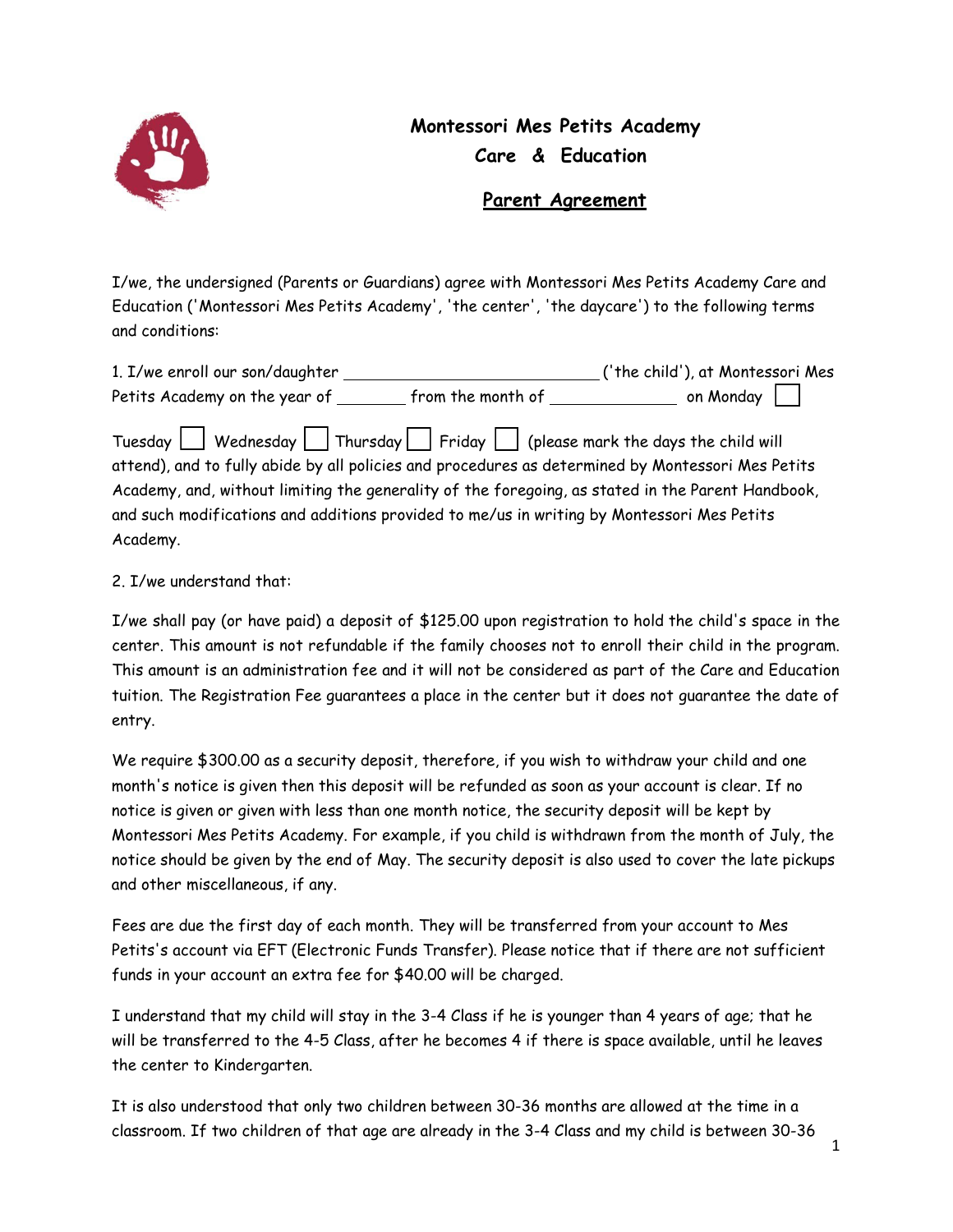months, he will attend the 4-5 Class until he becomes 3. After that day my child will go back to the 3-4 Class if there is space, otherwise it will continue in the 4-5 Class.

3. It is understood that in the event that a child must withdraw from the day care due to extenuating circumstances, Montessori Mes Petits Academy requires one month's written notice in order to give the administration the chance to arrange your child's departure from the center and find a replacement.

4. I/we will each day of care operation that the child attends, deliver the child directly to a staff member of the Care and Education program, and, not to take the child from the center under ANY circumstances without notifying a staff member before doing so.

5. I/we will notify Montessori Mes Petits in writing and in advance if any person other than those in the Pick Up List form is picking up the child. I/we understand that the child will NOT be released to anyone, other than those mentioned without written permission. In circumstances that a different person who is not in the Pick Up List needs to pick up the child, a parent must confirm by phone the characteristics of that person, relation to the child, and name.

6. I/we understand that absences of any kind, including without limiting the generality of the foregoing, due to illness, vacations, holidays (statutory or otherwise), or closure due to circumstances beyond Montessori Mes Petits Academy control (including weather, earthquakes, interruptions in power supplies, strikes, lockouts, road closures and acts of God, etc), do not exempt me/us from payment of the full monthly tuition fee as set forth herein.

7. I/we will keep the child home from the center if there is any question of serious and/or infectious illness, and will notify Montessori Mes Petits Academy immediately about the nature of any said illness. If the child has fever, vomiting, diarrhea or if the staff thinks that the child has pink eye, a parent will be called and asked to come to pick up the child.

8. In the case of an accident or illness, I/we authorize Montessori Mes Petits Academy to have a physician and/or ambulance attend to the child as may appear necessary at the discretion of Montessori Mes Petits Academy.

9. I/we hereby acknowledge and expressly agree that the day care premises and grounds are private property under the sole control of Montessori Mes Petits Academy and that the enrolment of the child in the Care and Education is a privilege granted solely by Montessori Mes Petits, and therefore, Montessori Mes Petits reserves the right to request the withdrawal of the child if Montessori Mes Petits in its sole discretion deems it necessary, subject to the laws of British Columbia and the laws of Canada. Upon notice of request to withdraw, the child and parent/guardian will make no further attendances to the center whatsoever without the express written consent of Montessori Mes Petits Academy. I/we recognize that a breach by me/us of this term of the Agreement may result in damages to Montessori Mes Petits Academy and that Montessori Mes Petits Academy could not adequately be compensated of such damages by monetary award,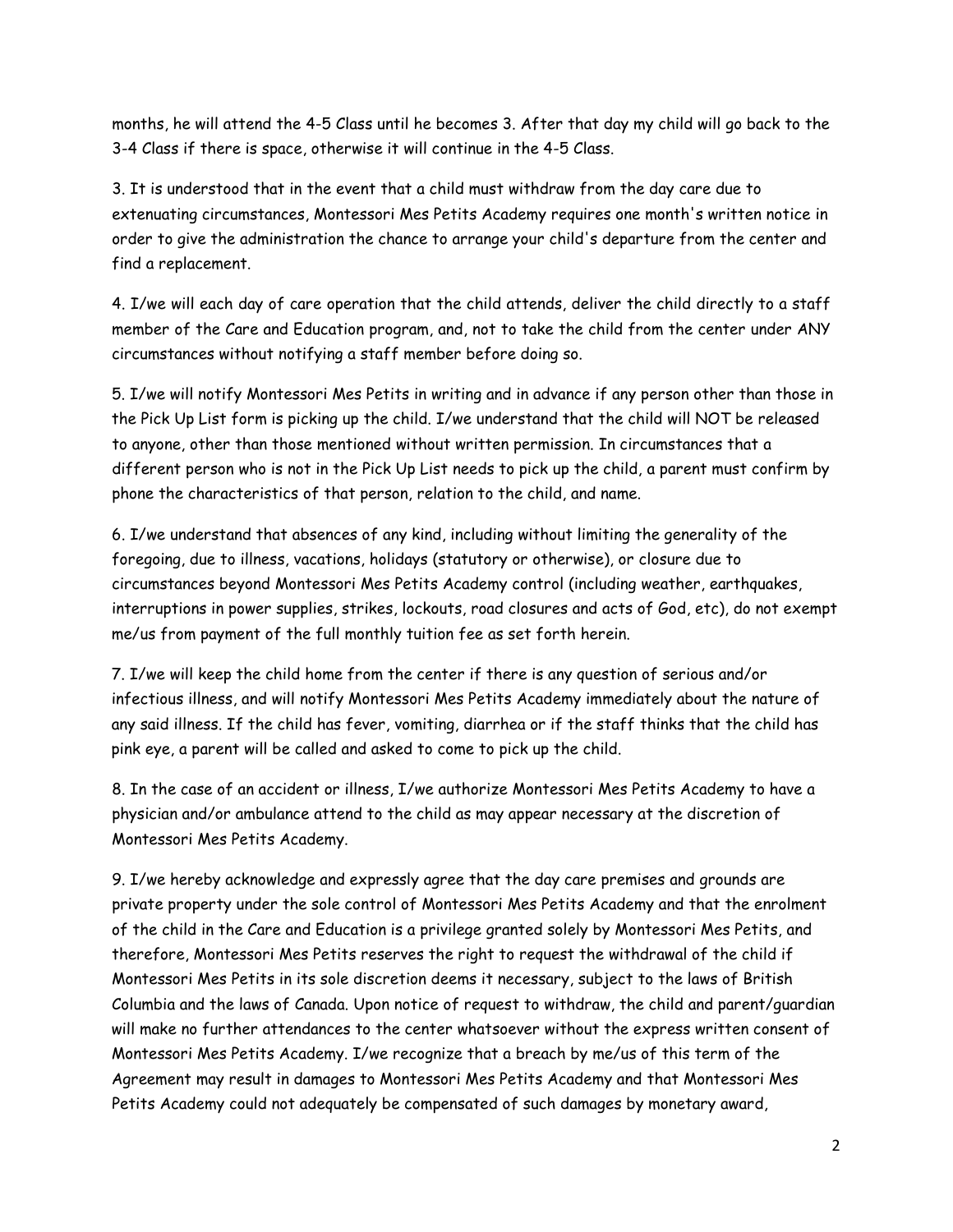therefore, I/we agree that in such event, Montessori Mes Petits Academy shall be entitled as a matter of right to apply to a court of competent equitable jurisdiction for such relief by way of restraining order, injunction decree or otherwise, and I/we agree further, that the terms of this Paragraph 9 are necessary and fundamental to the protection of the business of Montessori Mes Petits Academy and reasonable and valid and all defenses to the strict enforcement thereof by Montessori Mes Petits Academy are hereby waived by me/us. I/we will indemnify Montessori Mes Petits Academy from any and all loss, cost, damages, liabilities, actions, claims, debts, demands, and expenses (including but not limited to solicitor's fee and disbursements on and increase basis) due to Montessori Mes Petits Academy having to enforce its rights pursuant to Paragraph 9 of this Agreement.

10. If there is more than one undersigned this Agreement will bind the undersigned jointly and severally.

11. if any one or more of the provisions contained in this Agreement should be invalid, illegal or unenforceable in any respect in any jurisdiction, the validity, legality and enforceability of such provision or provisions shall not in any way be affected or impaired thereby in any other jurisdiction and the validity, legality and enforceability of the remaining provisions contained herein shall not in any way be affected or impaired hereby.

12. No waiver by any Party of any breach of any condition, covenant or agreement hereof shall constitute a waiver of any other condition, covenant or agreement.

13. This Agreement shall endure to the benefit of and be binding upon the Parties hereto and their respective heirs, executors, administrators, personal legal representatives, successors and assigns.

14. I/we shall execute such further assurances and other documents and instruments and do such further and other things as may be necessary to implement and carry out the intent of this Agreement.

15. Any notice required to be given hereunder or any party shall be deemed to have been well and sufficiently given if delivered by hand or by courier at the address of the other party hereinafter set forth:

| If to Montessori Mes Petits Academy: | Unit 300 - 1046 St. Georges Avenue,<br>North Vancouver, BC, V7L 3H6.                                                                                             |
|--------------------------------------|------------------------------------------------------------------------------------------------------------------------------------------------------------------|
| If to the undersigned:               | The address as set forth on page 4 of this<br>Agreement or at such other address as any of the<br>respective parties may from time to time direct in<br>writing. |